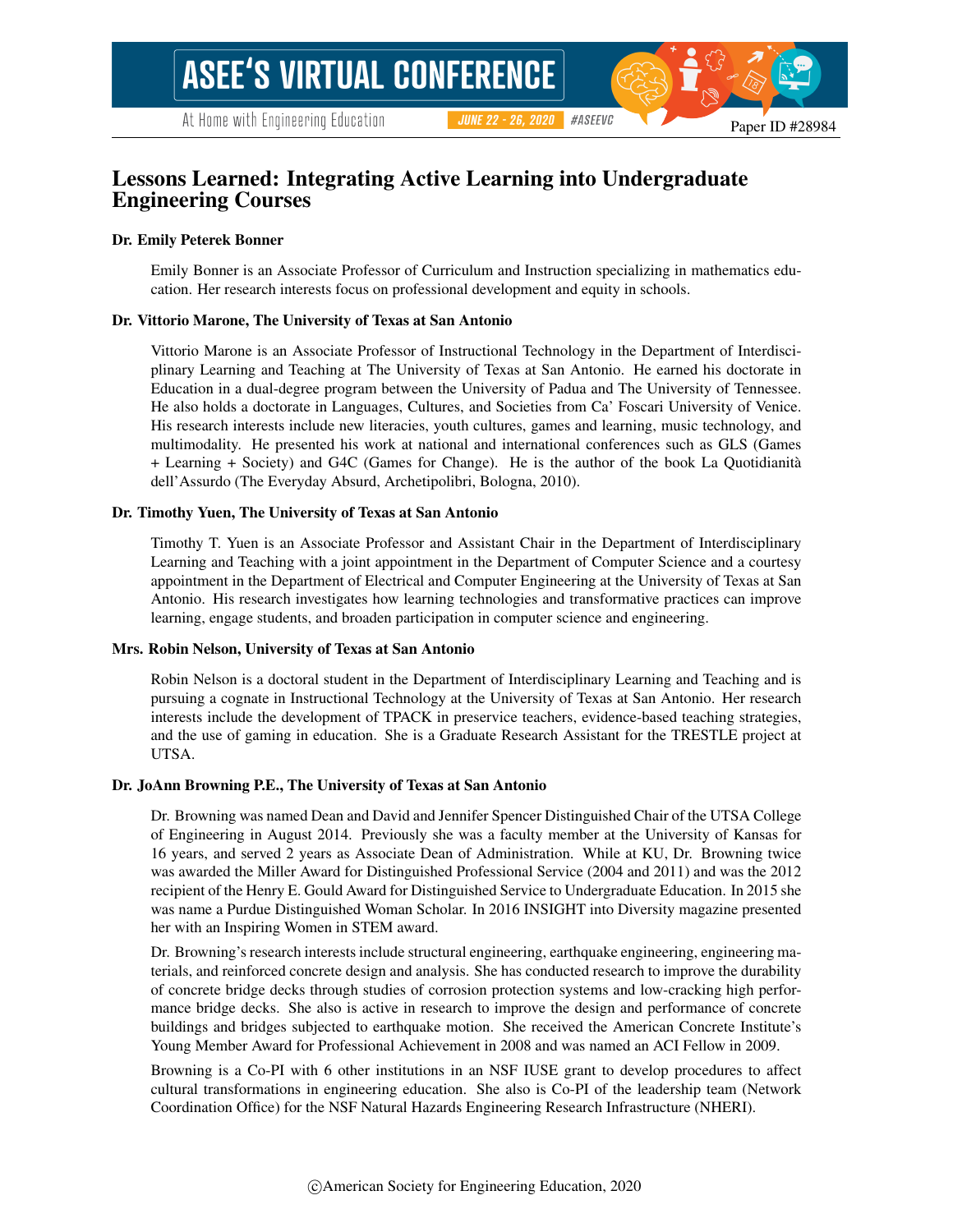# Lessons Learned: Integrating Active Learning into Undergraduate Engineering Courses

## Introduction

Student success is an ongoing concern in undergraduate engineering courses where high attrition rates are common. Inadequate prior preparation, lack of engagement, and difficulty of the content [1, 2, 3, 4] are some of the factors that produce these outcomes. One main challenge in undergraduate engineering and STEM courses is the predominant, traditional mode of instruction, which is lecture-based with the instructor speaking most of the time [2]. In this scenario, students are passive learners who mostly sit and receive information. Discussions are rare, and involve simple questions and answers with the instructor still speaking the majority of the time. To combat high dropout-withdraw-failure (DWF) rates in their courses, the College of Engineering at the University of Texas at San Antonio (UTSA) joined a multi-institutional grant project (TRESTLE) aimed at improving student success in STEM through course redesigns and transforming teaching practices to include more active learning approaches to improve undergraduate engineering education [5]. These course transformation projects use an embedded experts model [6, 7] in which engineering faculty were paired with education experts to transform course design and teaching practices to include more active learning approaches. Embedded experts are education experts who work with STEM content area faculty to transform their courses; as such these education experts are "embedded" within the STEM college and departments. This poster paper presents the current results of engineering faculty's participation in this course transformation process and their teaching practices.

### Course Transformations

The foundation of TRESTLE's work is based on the Science Education Initiative model, which promotes data-driven course redesigns: an iterative process in which faculty are engaged in ongoing evaluation of what their students are supposed to learn, what they are actually learning, what evidence-based pedagogical approaches will help their students get to their goals, and how these factors inform one another [6, 7]. To participate in the course transformation program, engineering faculty had to write a proposal for the courses they wanted to redesign, with endorsement from the department chair. Faculty who participated were expected to evaluate and disseminate the outcomes of their course transformations to other faculty in their department, especially when other faculty were to teach these redesigned courses. Active learning approaches such as student response systems, interactive digital materials, group-based assignments, project-based and problem-based learning, adaptive assessments, and peer-assisted learning were emphasized. The actual techniques incorporated into the class design depended on the course, the faculty's need assessment, and resources available. The purpose of integrating active learning approaches in the classroom was to engage students in meaningful and authentic learning experiences. Thus, this project prepared faculty members to integrate more learner-centered and active learning strategies to improve student achievement and success. Ultimately, these transformative approaches would lead to a change in these faculty's teaching practices. They would also impact future iterations of the course while also expanding to other instructors of the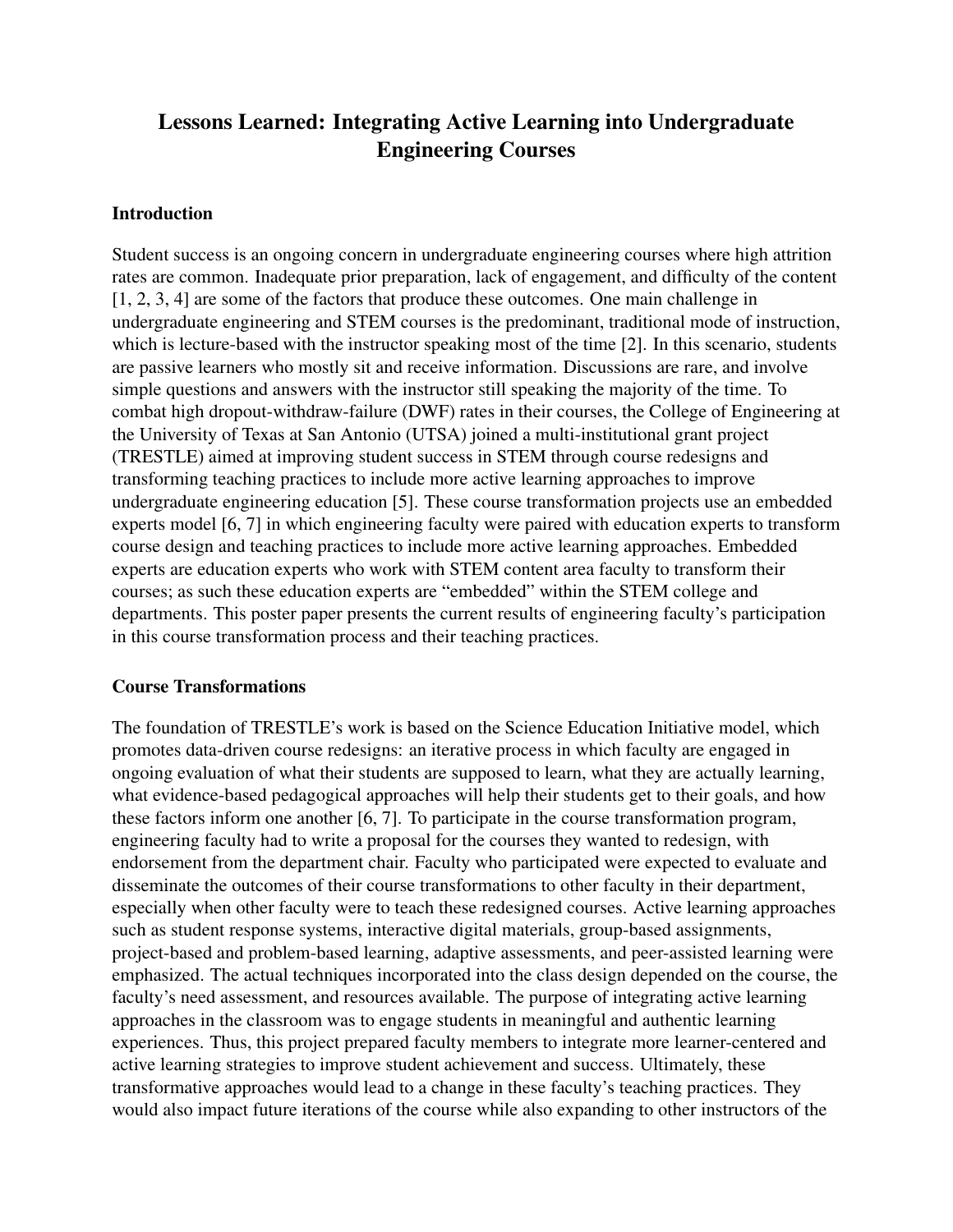same course. All course transformation projects were completed in Fall 2018, and our final year of evaluation to examine the efficacy of the intervention is in progress. We worked with four departments on their course transformation projects. Each department selected a set of courses in which the same active learning approaches would be applied: 1) Civil and Environmental Engineering – authentic learning, clickers, interactive textbooks; 2) Electrical and Computer Engineering – adaptive assessments with follow-up exercises and videos, questioning techniques, adapting recitation courses; 3) Biomedical Engineering – peer mentoring/tutoring, project-based learning, questioning techniques; and 4) Chemical Engineering – problem-based activities, collaborative/group activities, flipped classrooms. All projects also included a revision of the syllabus, course objectives, and course alignment.

### Observations and Interviews

Observations were conducted by the embedded experts in ten courses and over 90 individual observations to identify the extent of active learning integrated into these courses before and after the transformation project (over the span of five years). The Classroom Observation Protocol for Undergraduate STEM (COPUS) [8] was used to note the frequency, but not necessarily the extent, of particular behaviors of students and instructors that demonstrate these active learning strategies in each class. Most COPUS observations were conducted by one embedded expert, but approximately one-third of observations had two embedded experts for inter-rater reliability. We also conducted end of the semester interviews with instructors of the courses each semester at and after transformation time. The interviews examined how transformation efforts affected course content, pedagogy, materials, and strategies. Questions also explored the helpfulness of embedded experts and instructor involvement in educational research. Based on our COPUS observations, student data collected, and interviews, we were able to draw some lessons learned from our course transformation efforts may benefit other engineering programs interested in course redesigns and adopting the embedded experts model, as discussed below.

### Lessons Learned

We continue to monitor the extent to which these transformations impact a department's culture as a whole around teaching and teaching strategies. Recent findings showed that these course transformation projects did help in improving student achievement and faculty active teaching practices [9]. We have also found that it has helped faculty, particularly new faculty members, develop their teaching as they transition from graduate school or industry jobs to academia. Students also found that the active learning approaches that the instructors integrated in these redesigned courses were useful to their learning [9, 10]. Our team can share lessons learned from our embedded experts model in undergraduate engineering education:

• Collaboration between the embedded experts and engineering faculty was generally successful. The engineering faculty found the embedded experts' collective expertise in pedagogy, instructional design, and assessment useful. The engineering content was not a barrier for this collaboration; that is, the embedded experts (faculty and graduate students from education) were successful in guiding the engineering faculty's course transformations without a deep understanding of the content. Even though the embedded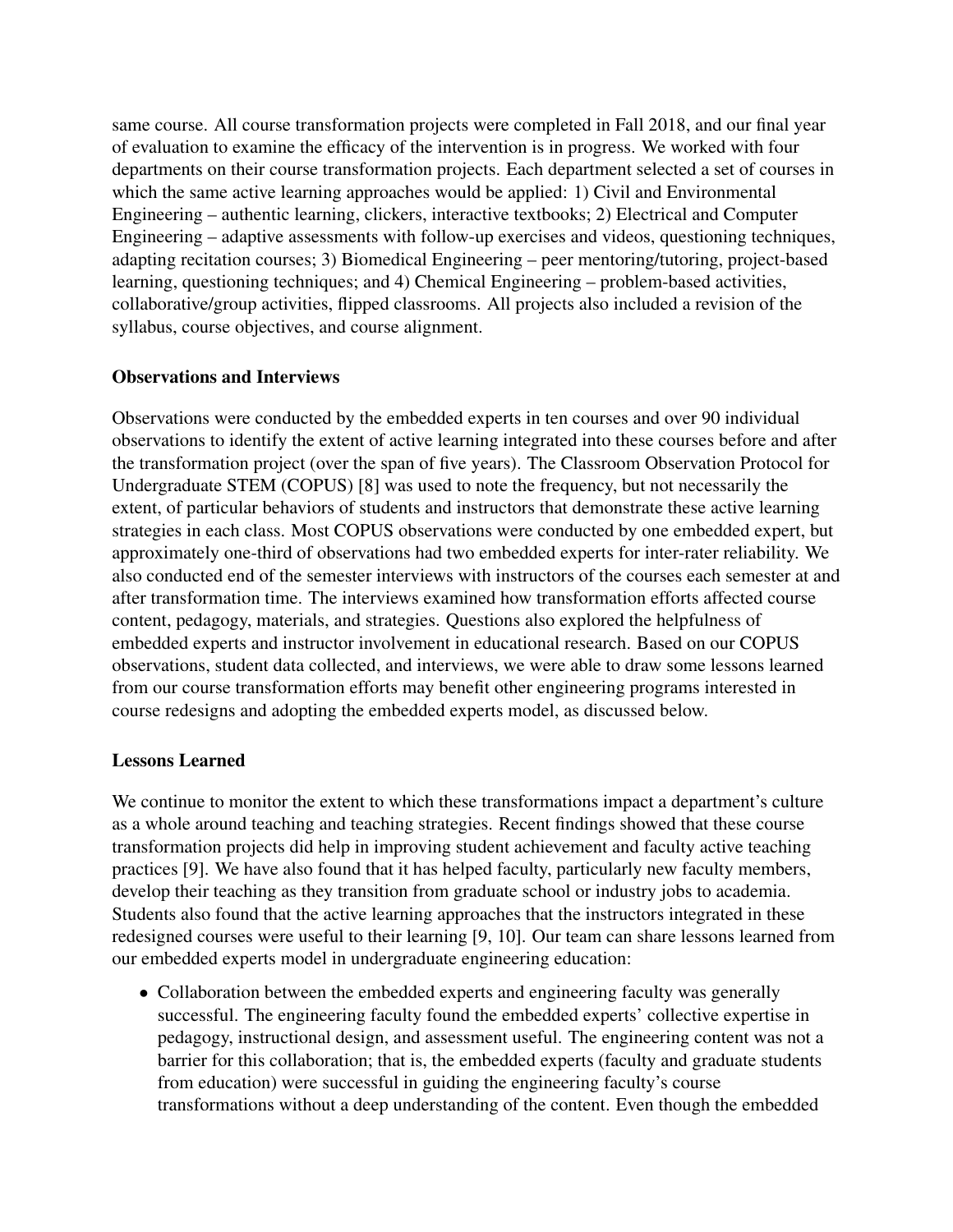experts' support was subsiding due to the close of the project, there were still some faculty who occasionally reached out to the embedded experts for support as well as future funding opportunities. Thus, we see that there are many opportunities for education faculty to work with other content area faculty to help improve teaching, without the potential hindrance of disciplinary knowledge.

- More systematic, sustained support from embedded experts may have helped engineering faculty to not only increase but also sustain active learning opportunities within transformed courses. Further, more encouragement to share materials and strategies from these transformed courses with other faculty would have bolstered the positive results of the project, as transformations did not necessarily carry over to the next instructor or other instructors in the same semester. Having the department chair's support for these transformations was a requisite for funding and working with the embedded experts, and allowed for the transformed courses to continue on without the initial instructor. However, this did not happen as frequently as expected, specifically for our EE courses, which had the largest variance in instructors. In talking to some of the newer instructors, they were not aware of any of the changes, but were interested in hearing more about these approaches. Upon reflection, the participating instructor, the department chair, and the embedded experts could work together prior to each semester to review the new course designs with the upcoming instructors.
- The embedded experts team continued observations and interviews each semester to investigate the fidelity of the transformations. The most successful cases we saw in terms of sustaining course transformations were the engineering faculty who were most engaged in the embedded experts team. However, this success was due to the fact that we were working with the faculty who started the initial transformation project and taught the same courses each semester.
- Though students generally had positive perceptions of the active learning approaches such as project-based learning, peer mentoring, and adaptive course designs, we found from the embedded experts' classroom observations that students also need some preparation to work effectively in these non-traditional classrooms. Our training with the faculty members involved getting them used to an active learning environment, and it may be useful for faculty to provide similar, brief training to students.

COPUS data showed that the course transformation projects supported faculty in moving away from traditional lecture-based systems of teaching. After the initial transformations, faculty did less direct teaching and the students did less passive learning. Follow-up data, however, showed that while participating faculty members continued to apply more active learning techniques in their classes, but other faculty members who taught the same course post-intervention did not. Our data and experiences to date show that there is great potential in this type of cross-campus, interdisciplinary collaboration.

# Acknowledgments

This material is based upon work supported by the National Science Foundation under Grant No. #1525345. Any opinions, findings, and conclusions or recommendations expressed in this